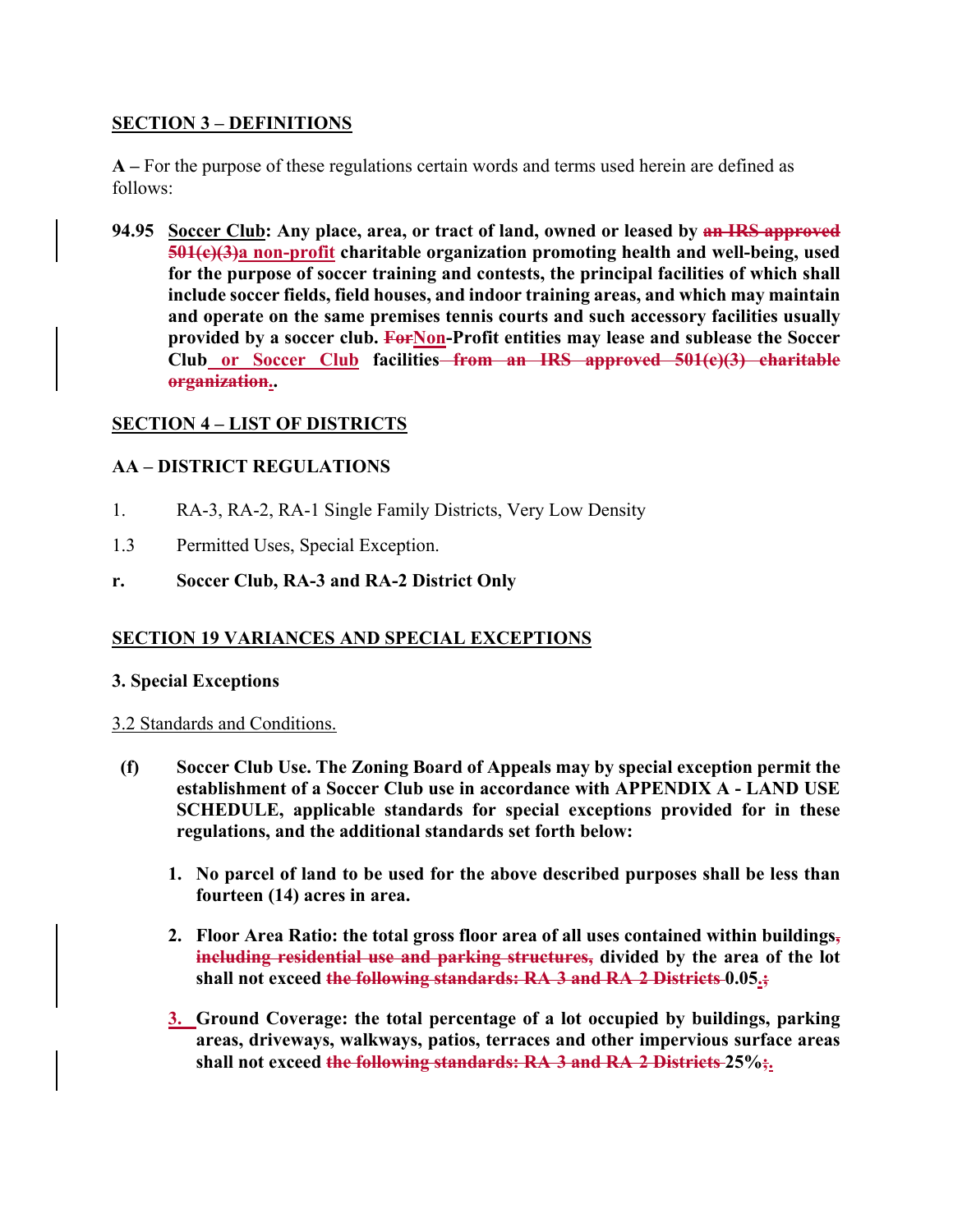- **3.4.Building Area (Coverage): the total percentage of a lot occupied by buildings shall not exceed the following standards: RA 3 and RA 2 Districts 5%.;**
- **5. Athletic Field Coverage: the total percentage of a lot occupied by soccer fields or tennis courts shall not exceed 50%.**
- **6. Any building whether principal or accessory and any lounging area or other area designed for active use shall be not less than one hundred feet (100') from the nearest property line of abutting residential property, and no part of any parking area shall be less than fifty feet (50') from any such property line.**
- **4.7.There shall be a landscape buffer of not less than fifty feet (50') in depth, prepared in consultation with a Connecticut licensed arborist, to visually screen areas designed for active use from abutting residential properties.**
- **8. The minimum front yard distance shall be governed by the Regulations applicable to the district or districts wherein such use is to be located.**
- **5.9.The maximum building height shall be governed by the Regulations applicable to the district or districts wherein such use is to be located.**
- **6.10. There shall be at least thirty (30) off-street parking spaces for each soccer field, three (3) off-street parking spaces for each tennis court, one (1) off street parking space for each 300 square feet of indoor training area, three (3) off-street parking spaces for each 1,000 square-feet of office area or indoor training area, and one (1) off-street parking space for the maximum number of employees proposed at the site at one time.**
- **7.11. All exterior lighting fixtures shall be fully shielded, and lights shall be so designed and located such that their beams are not directed into residential areas or into the public highway in a manner resulting in an intensity of lighting as measured by a light meter with a cosine corrector exceeding one-tenth (0.1) of a footcandle at all property lines. No exterior flashing, strobe, or search lights are permitted.**
- **8.12. A Soccer Club shall comply with the City of Stamford Code of Ordinances section 164-5, Noise levels, notwithstanding any exemptions permitted by section 164-5(E)(7).**
- **9.13. There shall be no loudspeakers, outdoor public-address system, or other outdoor sound amplification devices permitted on the premises.**
- **10. Where a Soccer Club leases to for profit entities, it shall provide reduced cost access to facilities and programs to residents of the neighborhood designated in the Stamford Master Plan in which the Soccer Club is located to provide for the recreational needs of the neighborhood.**